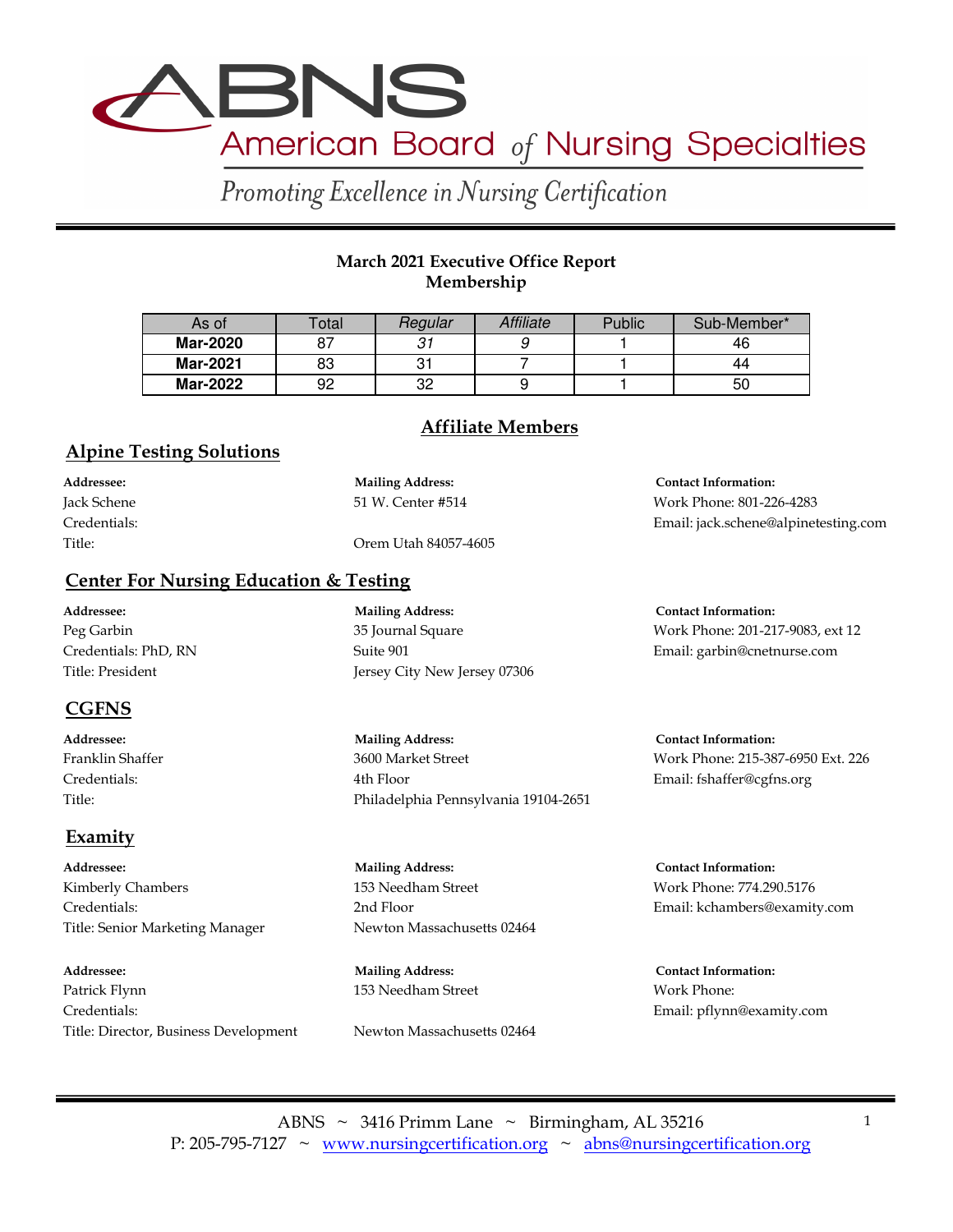

### **Heuristic Solutions**

#### **Institute for Credentialing Excellence**

**Addressee: Mailing Address: Contact Information:** Credentials: Suite 800 Email:

#### **Pearson VUE**

**Addressee: Mailing Address: Contact Information:** Bob Blackwood 5601 Green Valley Drive Work Phone: 952-681-3861 Credentials: Email: bob.blackwood@pearson.com Title: Business Development Manager Bloomington Minnesota 55437

#### **Prometric**

Title: Principal **Arlington Virginia 22201** 

**Addressee: Mailing Address: Contact Information:** Christopher Butcher 1901 Ft Myer Dr, Suite 1105 Work Phone: 7032433376 Title: Principal/ CIO Arlington Virginia 22209

Title: Washington DC 20036

**Addressee: Mailing Address: Contact Information:**

Title: Bloomington Minnesota 55437

**Addressee: Mailing Address: Contact Information:**

Title: Vice-President Baltimore Maryland 21224

**Addressee: Mailing Address: Contact Information:**

Title: Baltimore Maryland 21224

**Addressee: Mailing Address: Contact Information:** Ali Neal 2425 Wilson Blvd Work Phone: 703-243-3376 x 2 Credentials: Email: aneal@heuristics.net

Credentials: 1105 Email: cbutcher@heuristics.net

Denise Roosendaal 2025 M St, NW Work Phone: 202-367-1165 droosendaal@credentialingexcellence.or

Brenda Aubin **1988** 5601 Green Valley Dr Work Phone: 9522002297 Credentials: Email: brenda.aubin@pearson.com

Linda Waters 1501 S. Clinton Street Work Phone: 443-455-8121 Credentials: PhD, RN Email: linda.waters@prometric.com

Neil Rowe 1501 S Clinton Street Work Phone: 919-450-6117 Credentials: Email: neil.rowe@prometric.com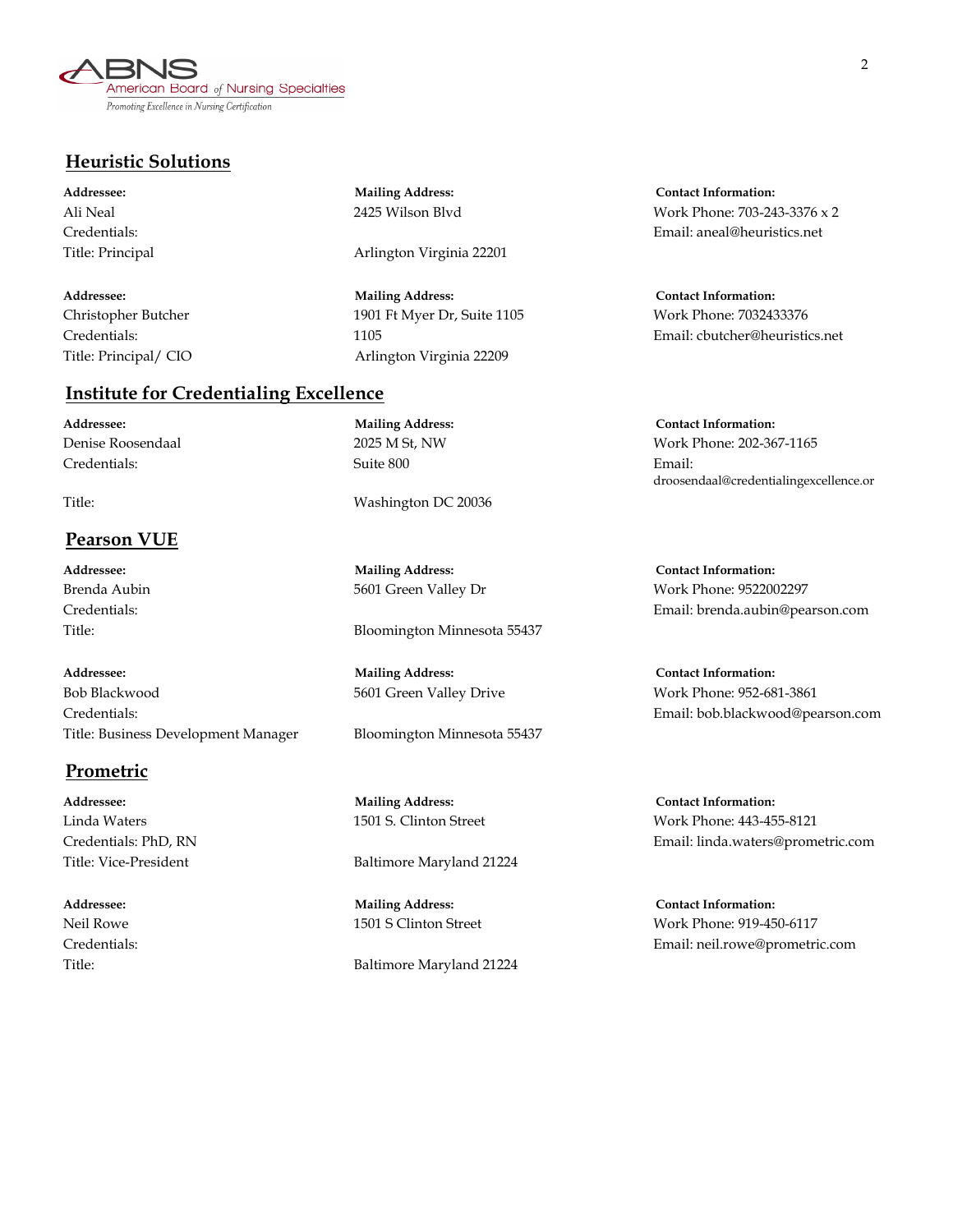American Board of Nursing Specialties Promoting Excellence in Nursing Certification

# **PSI Services LLC**

**Addressee: Mailing Address: Contact Information:** Josh Bowers 18000 W. 105th Street Work Phone: Credentials: Email: josh.bowers@psionline.com Title: Director, Account Management Olathe Kansas 66061

**Addressee: Mailing Address: Contact Information:** Title: Glendale California 91203

Lisa Halter 611 North Brand Blvd Work Phone: 818-847-6180 Credentials: 10th Floor Email: lhalter@psionline.com

### **Public Member**

**Addressee: Mailing Address: Contact Information:** Brian Vivona 5500 N St Louis Ave Work Phone: Credentials: EdD Email: b-vivona@neiu.edu

Title: Assistant Professor of Human Chicago Illinois 60625

# **Regular Members**

#### **ABPANC**

Resource Development

**Addressee: Mailing Address: Contact Information:** Lynn Nolan 475 Riverside Drive Work Phone: 847-535-6770 Credentials: MSN, RN, CPAN, CAPA 6th Floor Email: lynn.nolan3@gmail.com Title: President-Elect New York New York 10115

#### **Addictions Nursing Certification Board**

**Addressee: Mailing Address: Contact Information:** Carolyn Jewell 17163 Katy Lane Work Phone: Credentials: MSN, PMHNP-BC Email: cejewell@hotmail.com Title: Nurse Practitioner **Beaverdam Virginia 23015**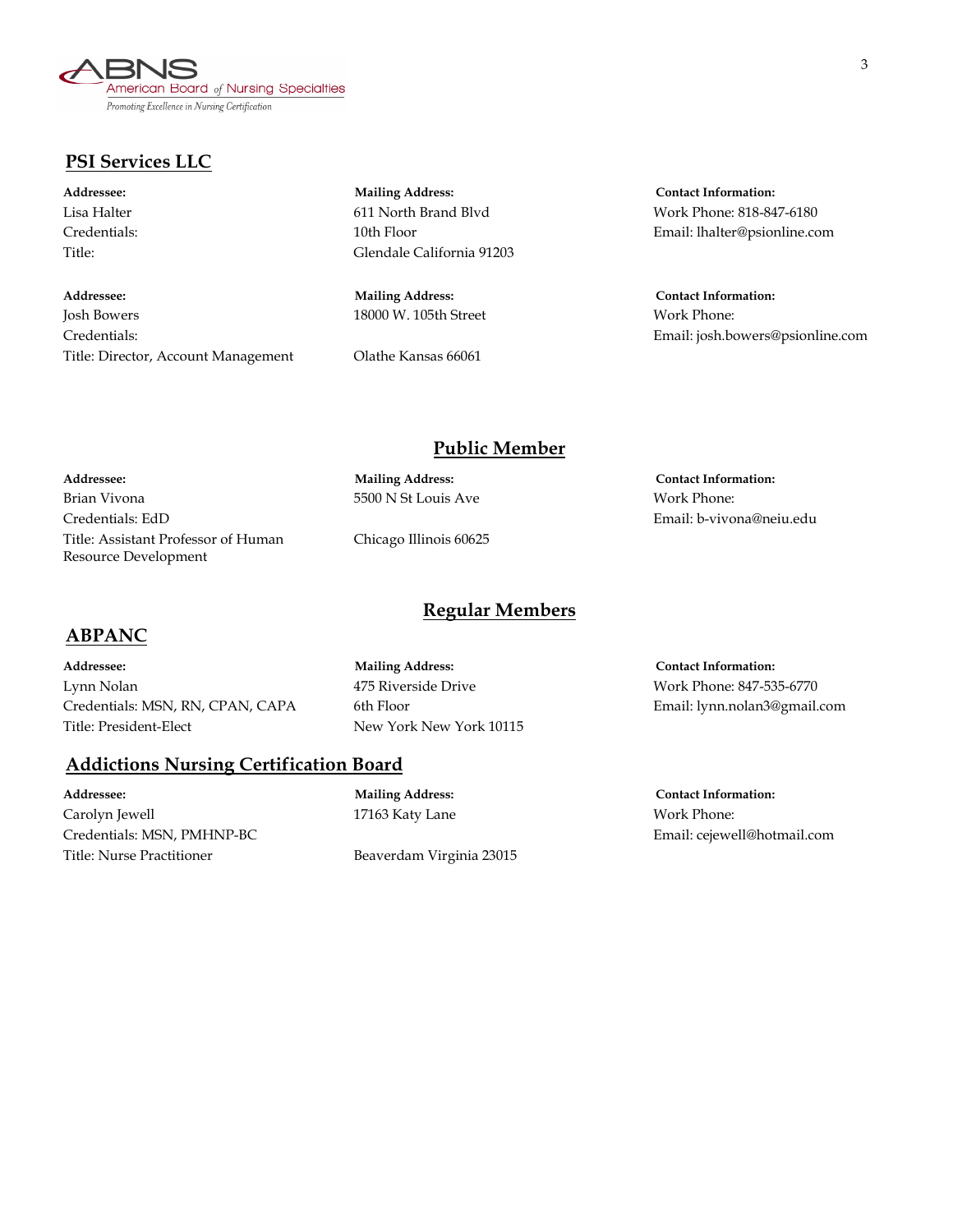American Board of Nursing Specialties Promoting Excellence in Nursing Certification

Will Maixner Work Phone: 804-828-7936 Title: Title: Richmond Virginia

Rosemary Smentkowski 3416 Primm Lane Work Phone:

Title: Birmingham Alabama 35216

# **America Holistic Nurses Credentialing Corporation**

**Addressee: Mailing Address: Contact Information:** Margaret Erickson 811 Linden Loop Work Phone: 512-528-9210 Credentials: PhD, RN, CNS, APHN-BC Email: ahncc@flash.net Title: CEO Cedar Park Texas 78613-3254

# **American Academy of Nurse Practitioners Certification Board**

**Addressee: Mailing Address: Contact Information:** Diane Tyler 2600 Via Fortuna Work Phone: 512-637-0502 Credentials: PhD, FNP-C, FAAN, Suite 240 Email: dtyler@aanpcert.org FAANP, CAE Title: CEO Austin Texas 78746

Title: Director **Austin Texas 78746** 

# **American Association of Critical-Care Nurses**

**Addressee: Mailing Address: Contact Information:** Cindi Noe 101 Columbia Work Phone: 800-394-5995 ext. 213 Credentials: RN, MSN Email: cindi.noe@aacn.org Title: Certification Practice Specialist Alisa Viejo California 92656

**Addressee: Mailing Address: Contact Information:** Denise Buonocore 101 Columbia Work Phone: 949-448-7334 Credentials: MSN, RN, ACNPC, CCNS, Email: denise.buonocore@aacn.org CCRN, CHFN Title: Chair Board of Directors Alisa Viejo California 92656

**Addressee: Mailing Address: Contact Information:** Kristen Thomas 101 Columbia Work Phone: 800-394-5995 Title: Certification Manager Alisa Viejo California 92656

**Addressee: Mailing Address: Contact Information:** Credentials: MHA, FACHE Email: william.maixner@vcuhealth.org

**Addressee: Mailing Address: Contact Information:** Credentials: Email: rosiesmentkowski@aol.com

**Addressee: Mailing Address: Contact Information:** Kevin Letz 2600 Via Fortuna, Ste 240 Work Phone: 5126370505 Credentials: Email: kletz@aanpcert.org

Credentials: Email: kristen.thomas@aacn.org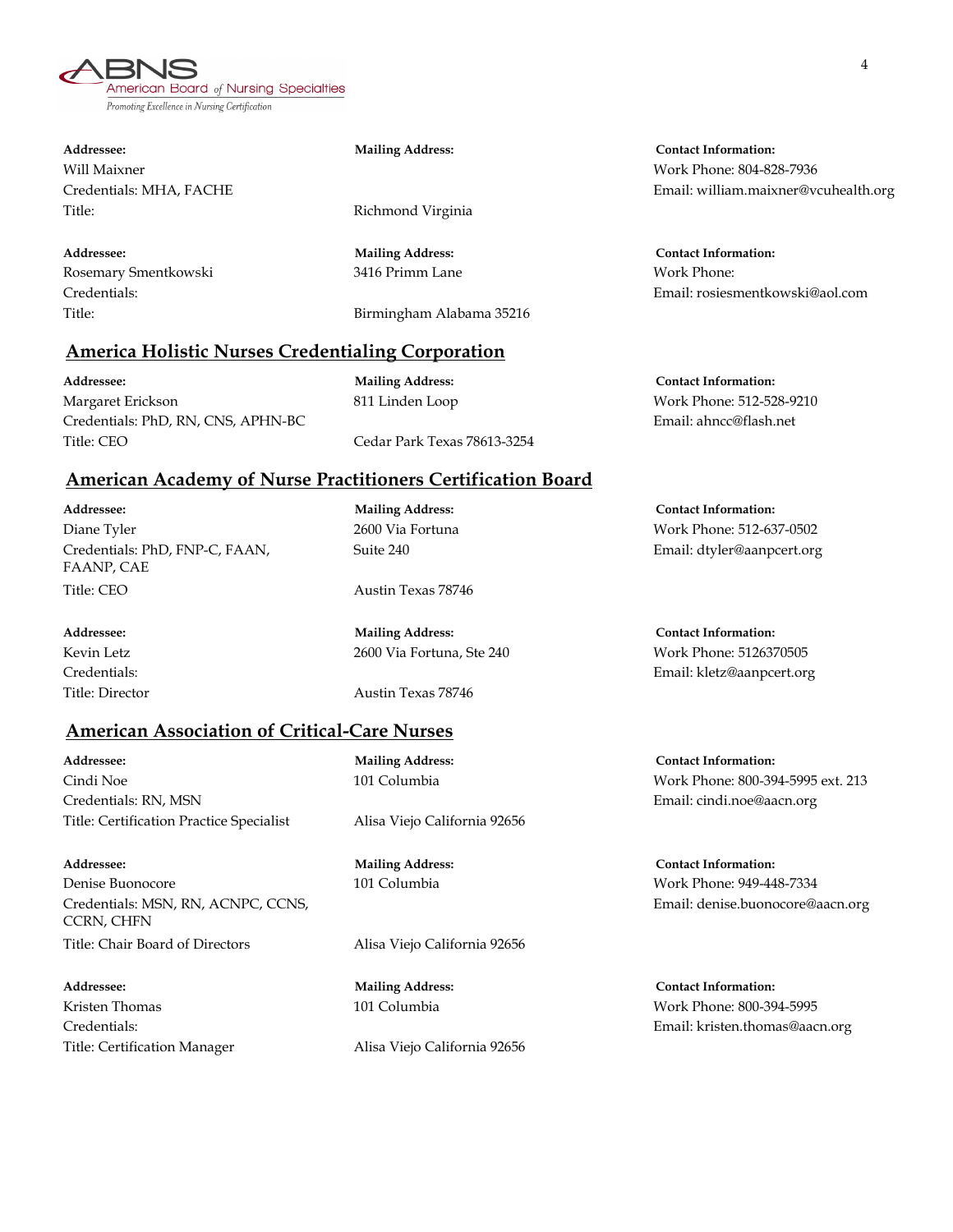

# **American Association of Legal Nurse Consultants Certification Board**

**Addressee: Mailing Address: Contact Information:** Heather Rich 330 N. Wabash Avenue Work Phone: 312-673-5654 Credentials: MPAS Suite 2000 Email: heather.rich@aalnc.org Title: AALNC Certification Sr. Manager Chicago 60611

**Addressee: Mailing Address: Contact Information:** Title: Chicago Illinois 60611

#### **American Board for Occupational Health Nurses, Inc.**

**Addressee: Mailing Address: Contact Information:** Lucille Carlson 26949 Quinlan Avenue Work Phone: 630-789-5799 Credentials: RN, MPH, MS, COHN-S/CM Email: lcarlson@abohn.org Title: Executive Director Lindstrom Minnesota 55045

Title:

**Addressee: Mailing Address: Contact Information:**

Title: Operations Manager Palos Heights Illinois 60463

#### **American Board of Cert for Gastroenterology Nurses**

**Addressee: Mailing Address: Contact Information:** Title: Executive Director Chicago Illinois 60611

Heather Rich 330 North Wabash Suite 2000 Work Phone: 312-673-5654

#### **American Board of Neuroscience Nursing**

Title: Executive Director Chicago Illinois 60631

**Addressee: Mailing Address: Contact Information:** Kelly Podkowa 8735 W. Higgins Work Phone: 847-375-4895 Title: Operations Manager Chicago Illinois 60631

**Addressee: Mailing Address: Contact Information:** Leah Zamora 8735 W. Higgins Rd. Suite 300 Work Phone: 847-375-6386

Kristin Tamkus 330 N. Wabash Work Phone: 877-402-2562 Credentials: Suite 2000 Email: ktamkus@smithbucklin.com

**Addressee: Mailing Address: Contact Information:** Carole Cusack Work Phone: 888-842-2646 Credentials: Email: cmcusack@abohn.org

Molly Taylor 7250 W College Dr #2 SW Work Phone: 630-789-5799 Credentials: BS Email: mtaylor@abohn.org

Credentials: Email: hrich@smithbucklin.com

Credentials: CAE Email: lzamora@abnncertification.org

Credentials: Suite 300 Email: kpodkowa@abnncertification.org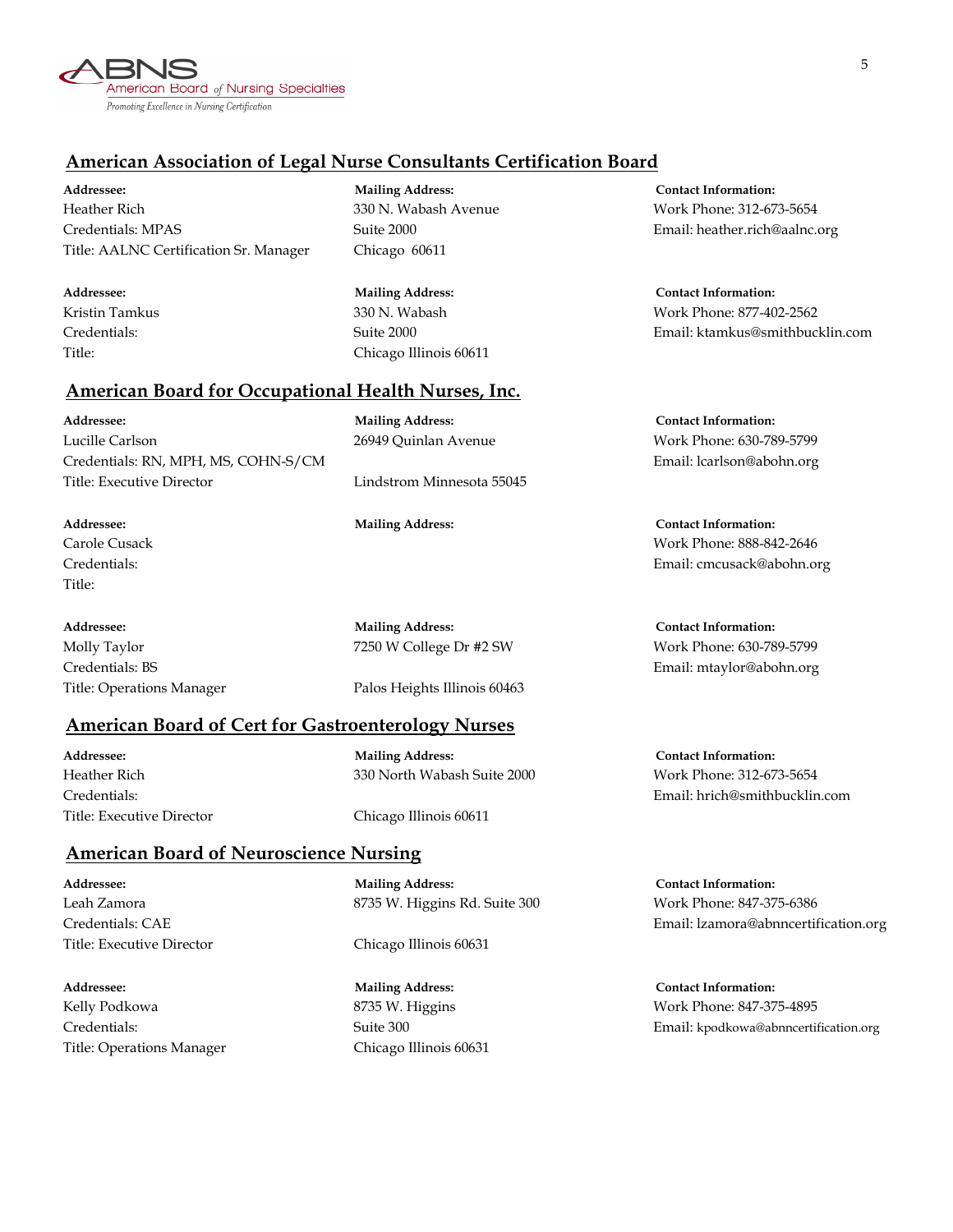

# **American Board of Perianesthesia Nursing Certification, Inc.**

**Addressee: Mailing Address: Contact Information:** Katherine Houle 11 and 11 More 240-826-7016 Title: President-Elect Olney Maryland 20832

**Addressee: Mailing Address: Contact Information:** Krista Bower 1133 Broadway Work Phone: 347-708-7975 Title: CEO New York New York 10010

### **American Midwifery Certification Board**

Title: Linthicum Maryland 21090

### **American Nurses Credentialing Center**

**Addressee: Mailing Address: Contact Information:** Marianne Horahan 8515 Georgia Avenue Work Phone: 301-628-5189 Credentials: MBA, MPH, RN, CPHQ, Suite 400 Email: marianne.horahan@ana.org NEA-BC, CAE Title: Director, Certification Services Silver Spring Maryland 20910

Terreline Sims 8515 Georgia Avenue Work Phone: 301-628-5191 Credentials: MS Suite 400 Email: terreline.sims@ana.org Title: Assistant Director, Certification Silver Spring Maryland 20910 **Services** 

**Addressee: Mailing Address: Contact Information:**

Credentials: MPA, CAE Suite 544 Email: kbower@cpancapa.org

Credentials: MSN, RN, CPAN Email: khoule@gillettechildrens.com

**Addressee: Mailing Address: Contact Information:** Carrie Bright **849 International Drive** Work Phone: 410-694-9424 Credentials: Suite 120 Email: cbright@amcbmidwife.org

**Addressee: Mailing Address: Contact Information:**

Diane Thompkins 8515 Georgia Avenue Work Phone: 301-628-5292 Title: Accreditation Manager Silver Spring Maryland 20910

Credentials: MS, RN Suite 400 Suite 400 Email: diane.thompkins@ana.org

#### **American Organization for Nursing Leadership, American Hospital Association**

**Addressee: Mailing Address: Contact Information:** Virginia "Ginger" Morse 155 N. Wacker Drive Suite 400 Work Phone: 3124222823 Credentials: PhD, RN, NEA-BC **Email:** vmorse@aha.org Email: vmorse@aha.org Title: Senior Director, Professional Practice Chicago Illinois 60606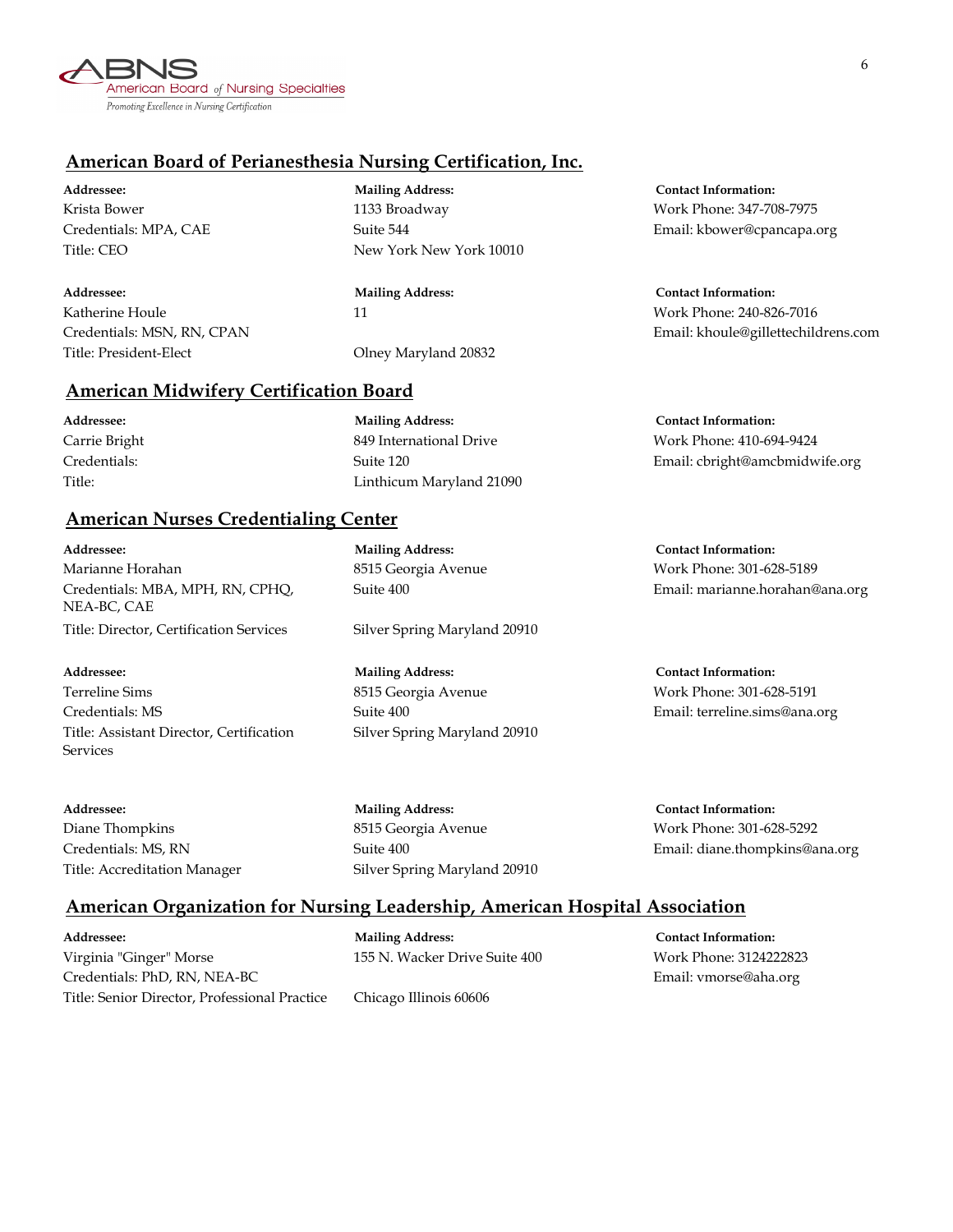

# **American Society for Metabolic & Bariatric Surgery**

| Addressee:     |
|----------------|
| Kim Carmichael |
| Credentials:   |
| Title:         |

Title:

**Addressee: Mailing Address: Contact Information:** Jessie Moore 1821 Little Meadow Road Work Phone: 203-988-6115 Credentials: FNP-BC, MSN Email: jessiemoore54@gmail.com Title: Certified Bariatric Nurse (CBN) Guilford Connecticut 06437 Committee Co-Chair

**Mailing Address: Contact Information:** Suite 201 Email: kim@asmbs.org Gainesville Florida 32607

100 SW 75th Street Work Phone: 352-331-4900

**Addressee: Mailing Address: Contact Information:** William Gourash Work Phone: 352-331-4900 Credentials: Email: gourashwf@upmc.edu

# **Board of Certifications for Emergency Nursing**

**Addressee: Mailing Address: Contact Information:** Amy Grand 1900 Spring Road Work Phone: (630) 352-0345 Credentials: Suite 501 Email: agrand@bcen.org Title: Director of Certification and **Oak Brook Illinois 60523** Accreditation

**Addressee: Mailing Address: Contact Information:** Janie Schumaker 1900 Spring Road Work Phone: 630-848-9259 Credentials: MBA, RN, CEN, CENP, Suite 501 Email: jschumaker@bcen.org CPHQ, FABC Title: Executive Director Cak Brook Illinois 60523

## **Certification Board for Diabetes Care and Education**

Title: CEO Arlington Heights Illinois 60005

**Addressee: Mailing Address: Contact Information:** Sheryl Traficano 330 E Algonquin Rd Work Phone: 847-228-9795 Credentials: MBA, CAE Suite 4 Email: straficano@cbdce.org

#### **Certified Nurse Life Care Planners**

Credentials: Email: jharis@camedlink.com

Title: Concord New Hampshire 00332

**Addressee: Mailing Address: Contact Information:** Janice Skiljo Haris PO Box 3311 Work Phone: 415-399-9769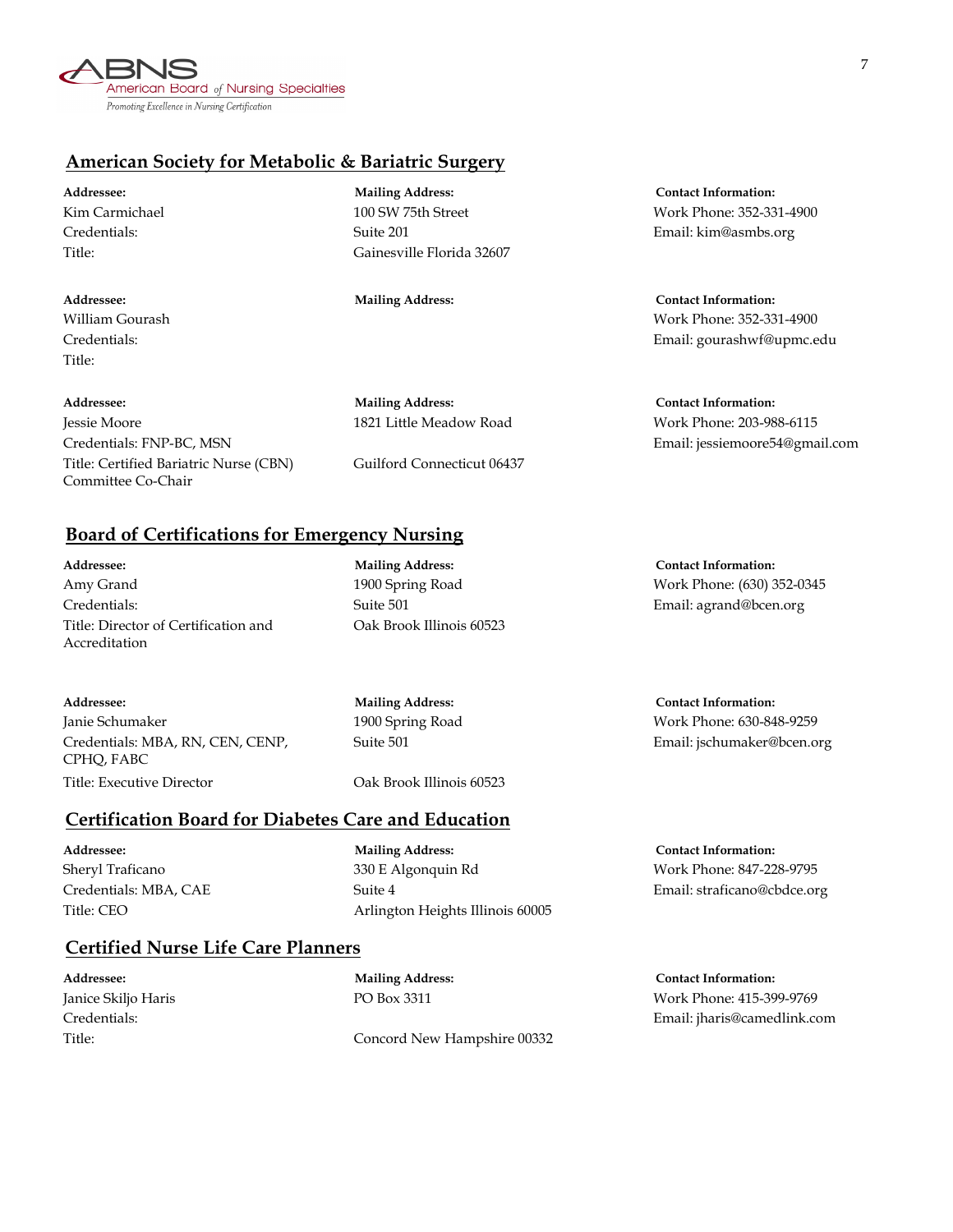

# **Competency & Credentialing Institute**

Lisa Alikhan 2170 S Parker Road Work Phone: 303.368.6731 Credentials: Suite 120 Email: lalikhan@cc-institute.org Title: Senior Manager of Governance & Denver Colorado 80231 Accreditation

**Addressee: Mailing Address: Contact Information:** Jim Stobinski 2170 S Parker Road Work Phone: 720-257-4372 Title: CEO Denver Colorado 80231

**Consulting in Competency Management and Education**

**Addressee: Mailing Address: Contact Information:** Bette Case Di Leonardi 653 North Kingsbury Street Work Phone: 312-545-9522 Title: Chicago Illinois 60654

#### **Forensic Nursing Certification Board**

**Addressee: Mailing Address: Contact Information:** Kelly Berishaj 110 Lakeshore Pointe Drive Work Phone: Credentials: DNP, RN, ACNS-BC, SANE- Email: berishaj@oakland.edu Title: Committee Member Howell Michigan 48843

**Hospice and Palliative Credentialing Center**

Keisha Davidson One Penn Center West Work Phone: 412-787-9314 Credentials: MBA Suite 425 Email: keishad@gohpcc.org Title: Credentialing Programs Assoc. Pittsburgh Pennsylvania 15276

**Addressee: Mailing Address: Contact Information:** Annette Bush One Penn Center West, Suite 425 Work Phone: 412-282-8208 Credentials: MBA, BSN, RN, OCN Email: annetteb@gohpcc.org Title: Director of Credentialing Pittsburgh Pennsylvania 15276

**Addressee: Mailing Address: Contact Information:**

Credentials: PhD, RN, CNOR®, Suite 120 Email: jstobinski@cc-institute.org

Credentials: MSN, PhD, RN-BC #2103 Email: casedileonardi@gmail.com

Credentials: Email: kthimsen.afn@gmail.com

Kathleen Thimsen 7582 Las Vegas Blvd Work Phone: 6182106484 Credentials: Box 512 Email: kathleen.thimsen76@gmail.com

**Addressee: Mailing Address: Contact Information:**

**Addressee: Mailing Address: Contact Information:** Kathleen Thimsen **PO Box 179405** Work Phone: 618-210-6484

Title: Treasurer St. Louis Missouri 63117

**Addressee: Mailing Address: Contact Information:** Title: President Las Vegas Nevada 89123

8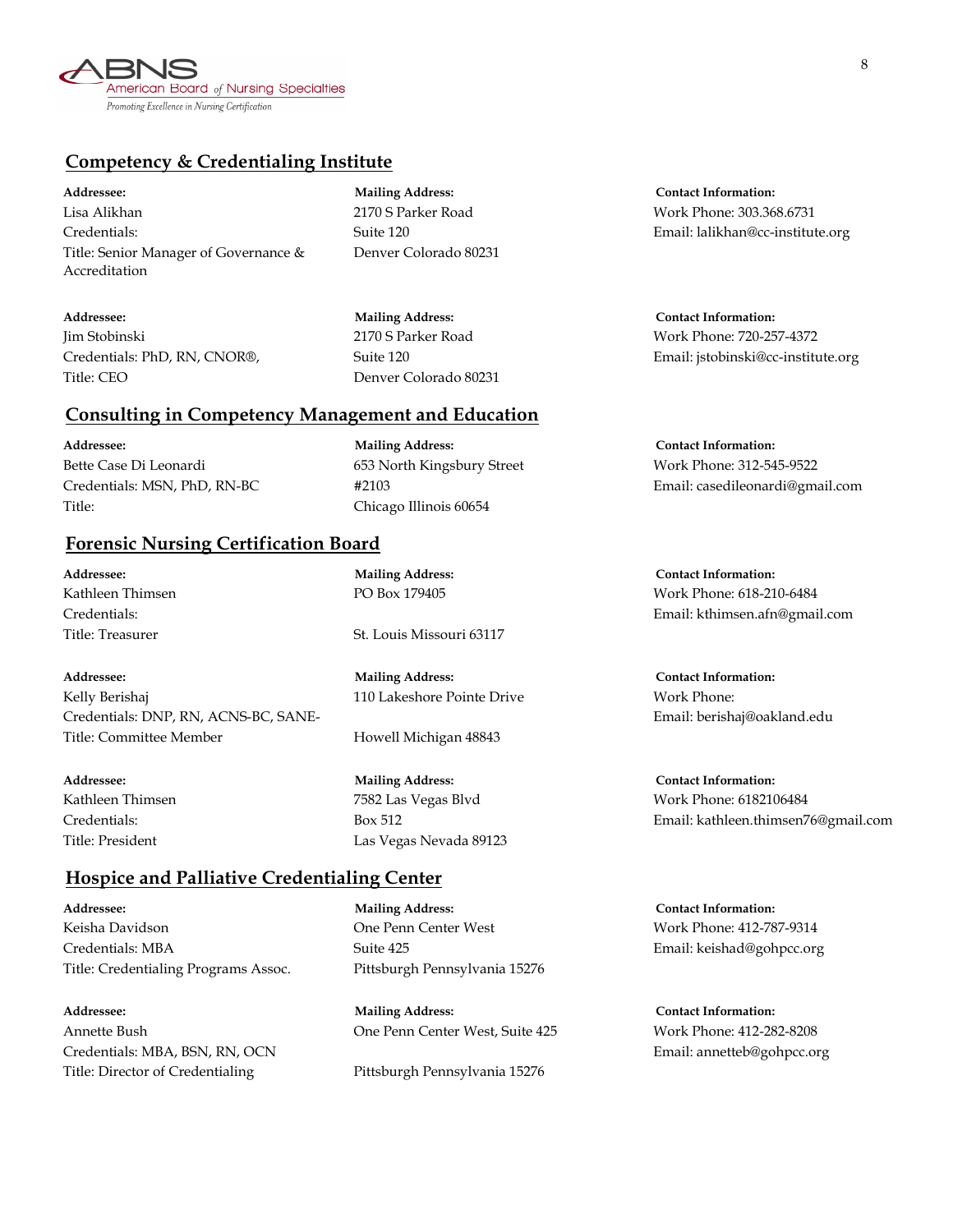American Board of Nursing Specialties Promoting Excellence in Nursing Certification

## **Infusion Nurses Certification Corporation**

**Addressee: Mailing Address: Contact Information:** Mary Alexander One Edgewater Drive, Suite 209 Work Phone: 7814409408 Credentials: MA, RN, CRNI®, CAE, Email: mary.alexander@ins1.org Title: CEO Norwood Massachusetts 02062

**Addressee: Mailing Address: Contact Information:** Lisa Gorski 315 Norwood Park South Work Phone: 781-440-9402 Credentials: MS, HHCNS, CRNI, FAAN Email: lisa.gorski@ahah.net Title: Chair **Norwood Massachusetts 02062** 

**Addressee: Mailing Address: Contact Information:** Chris Hunt 315 Norwood Park South Work Phone: 781-440-9408 Credentials: Email: chris.hunt@ins1.org

Title: Executive Vice President Norwood Massachusetts 02062

# **Medical-Surgical Nursing Certification Board**

**Addressee: Mailing Address: Contact Information:** Kristina Esposito Work Phone: 866-877-2676 Credentials: BBA P.O. Box 56 Email: kristina.esposito@amsn.org Title: Director, Certification Services Pitman New Jersey 08071-0056

**Addressee: Mailing Address: Contact Information:** Antoinette Falker **1988** S775 Waterman Boulevard Work Phone: 314-747-4249 Credentials: DNP, RN, CBN, CMSRN, Email: antoinette.falker@bjc.org GCNS-BC Title: President St. Louis Missouri 63112

**Addressee: Mailing Address: Contact Information:** Terri Hinkley Box 56, East Holly Ave. Work Phone: 856-256-2340 Credentials: EdD, MBA, BScN, RN, CAE Email: terri.hinkley@amsn.org Title: CEO Pitman New Jersey 08071

# **National Board for Certification of School Nurses**

**Addressee: Mailing Address: Contact Information:** Title: Denver Colorado 80231

**Addressee: Mailing Address: Contact Information:** Brenna Morse 1120 Route 73 Work Phone: Credentials: Suite 200 Email: brenna56@gmail.com Title: President Mount Laurel New Jersey 08054

Patricia Krin 2170 S Parker Road Work Phone: (844) 808-6276 Credentials: Suite 295A Email: nbcsnexec@nbcsn.org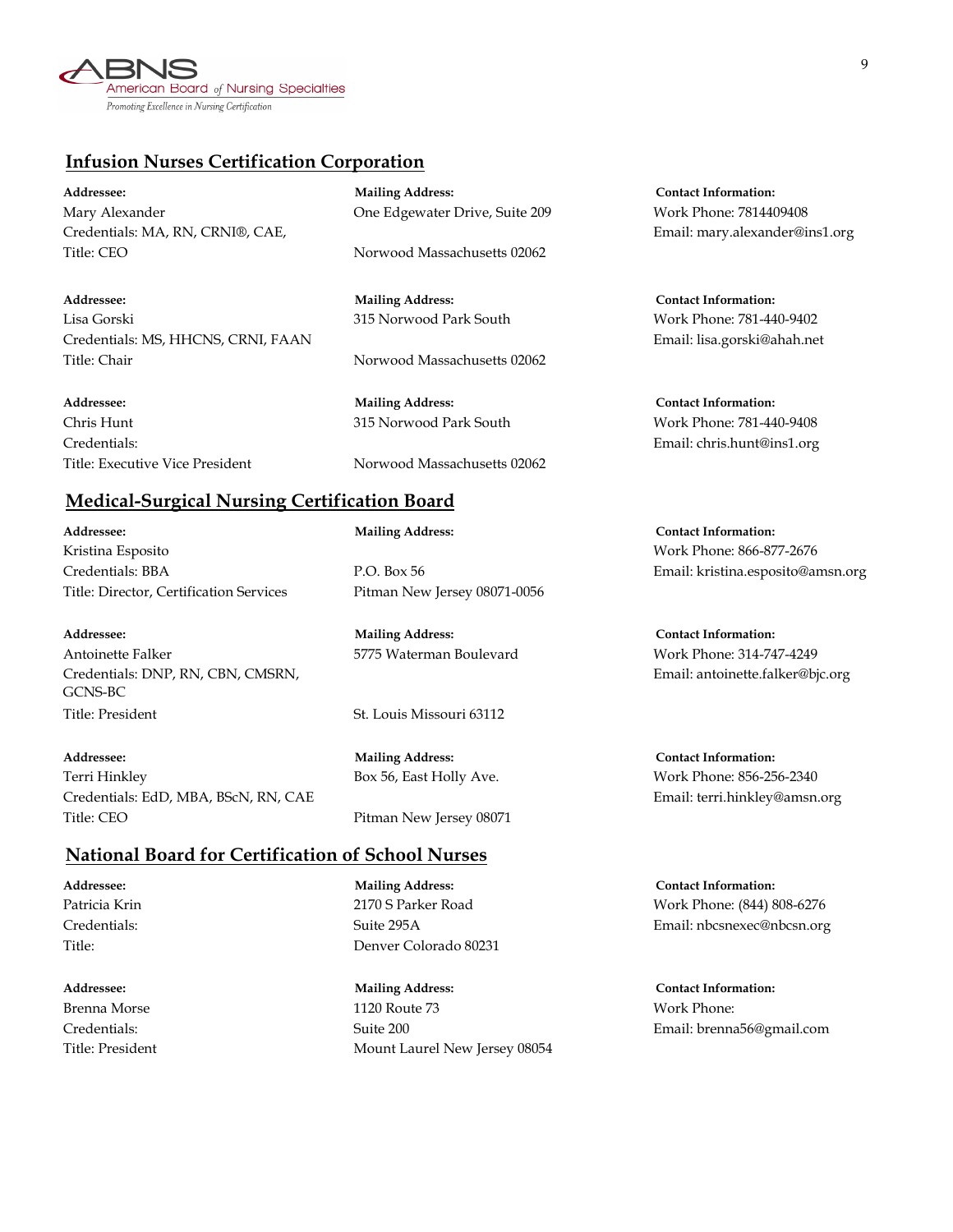

### **National League for Nursing, Inc.**

**Addressee: Mailing Address: Contact Information:** Larry Simmons 2600 Virginia Ave NW Work Phone: 202-295-7015 Credentials: PhD, RN, CNE, NEA-BC 8th Floor Email: lasimmons@nln.org Title: Senior Director of Credentialing Washington DC 20037

**Addressee: Mailing Address: Contact Information:** Linda Christensen 2600 Virginia Ave NW Work Phone: 202-909-2514 Credentials: EdD, JD, RN, CNE 8th Fkloor 8th Fkloor Email: lchristensen@nln.org Title: Chief Administration Officer Washington DC 20037

# **NBCRNA**

**Addressee: Mailing Address: Contact Information:** Leah Cannon 8725 W. Higgins Road Work Phone: 708-667-0114 Credentials: CPA, CAE Suite 525 Email: lcannon@nbcrna.com Title: Chief Operating Officer Chicago Illinois 60631

**Addressee: Mailing Address: Contact Information:** John Preston 8725 West Higgins Road Work Phone: 708-667-0107 Credentials: DSNc, CRNA, FNAP, APN Suite 525 Email: jpreston@nbcrna.com Title: Chief Credentialing Officer Chicago Illinois 60631

# **Nephrology Nursing Certification Commission**

**Addressee: Mailing Address: Contact Information:** Katherine Houle **PO Box 56** Work Phone: Credentials: MSN, RN, C-FNP, CNN-NP Email: kathy.houle@ajj.com Title: Executive Director Pitman New Jersey 08071-0056

**Addressee: Mailing Address: Contact Information:** Kim Alleman 219 Bascom Road Work Phone: 860-377-7355 Credentials: MS, APRN, FNP-BC, CNN- Email: kalleman@charter.net Title: President **Lebanon** Connecticut 06249

**Addressee: Mailing Address: Contact Information:** Theresa Mottes PO Box 56 Work Phone: 888-884-6622 Credentials: MSN, RN, CPNP-AC, CDN Email: theresamottes@gmail.com Title: President Pitman New Jersey 08071

Title: Chicago Illinois 60631

**Addressee: Mailing Address: Contact Information:** Karen Plaus **8725 W. Higgins Road** Work Phone: 708-667-0101 Credentials: Suite 525 Email: kplaus@nbcrna.com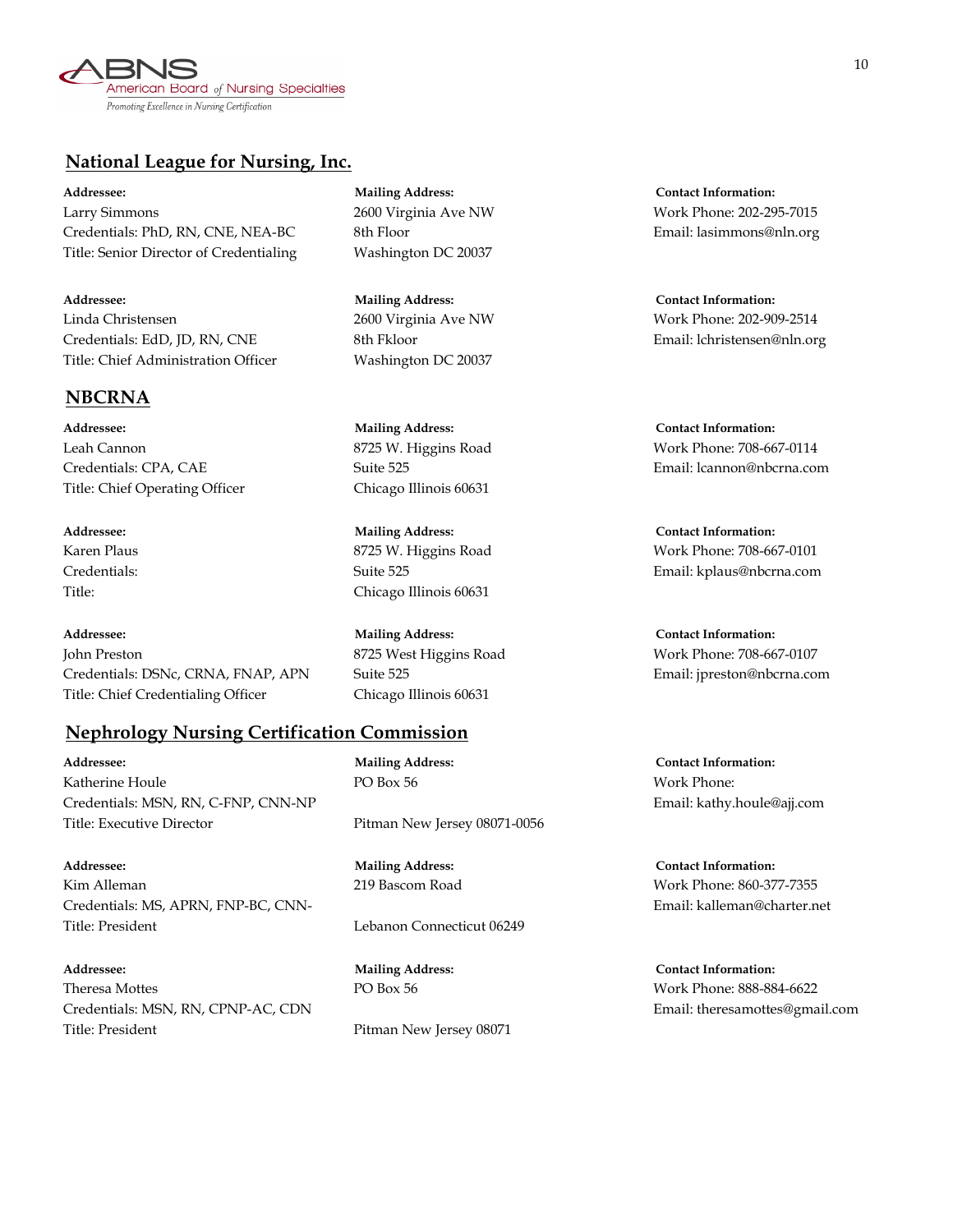

# **Oncology Nursing Certification Corporation**

**Addressee: Mailing Address: Contact Information:** Credentials: CAE Email: tellis@oncc.org

**Addressee: Mailing Address: Contact Information:** Krystal Clay **125 Enterprise Drive Work Phone:** Credentials: CAP PM Email: kclay@oncc.org

**Addressee: Mailing Address: Contact Information:** Mary Ellen Rich 125 Enterprise Drive Work Phone: Credentials: MBA Email: mrich@oncc.org

Title: Executive Director Pittsburgh Pennsylvania 15275

Title: Executive Assistant Pittsburgh Pennsylvania 15275

Title: Director of Credentialing Pittsburgh Pennsylvania 15275

Tony Ellis 125 Enterprise Drive Work Phone: 412-859-6234

### **Orthopaedic Nurses Certification Board**

**Addressee: Mailing Address: Contact Information:** Title: Executive Director Chicago Illinois 60611

**Addressee: Mailing Address: Contact Information:** Dorothy Pietrowski 330 N. Wabash Work Phone: 888-561-6622 Credentials: MSN, RN, ONC, ONP-C Suite 2000 Email: dorota18@gmail.com Title: Chicago Illinois 60611

**Addressee: Mailing Address: Contact Information:** Matthew Price 330 N. Wabash Work Phone: 888-561-6622 Credentials: MSN, RN, CNP, ONP-C, RNFA Suite 2000 Email: pricemc@gmail.com Title: President-Elect Chicago Illinois 60611

#### **Pediatric Nursing Certification Board**

Kathleen Hurley **19605 Medical Center Drive** Work Phone: 301-330-2921 Credentials: Suite 250 Email: khurley@pncb.org Title: Chief Operating Officer Rockville Maryland 20850

**Addressee: Mailing Address: Contact Information:** Adele Foerster 9605 Medical Center Drive Work Phone: 301-330-2921 Credentials: MSN, RN, CPNP Suite 250 Email: afoerster@pncb.org Title: Chief Credentialing Officer Rockville Maryland 20850

**Addressee: Mailing Address: Contact Information:**

**Addressee: Mailing Address: Contact Information:** Sheri Sesay-Tuffour 9605 Medical Center Drive Work Phone: Credentials: PhD, CAE Suite 250 Email: stuffour@pncb.org Title: CEO Rockville Maryland 20850

Kelly Hayes 330 N. Wabash Work Phone: 312-673-4837 Credentials: Suite 2000 Email: khayes@oncb.org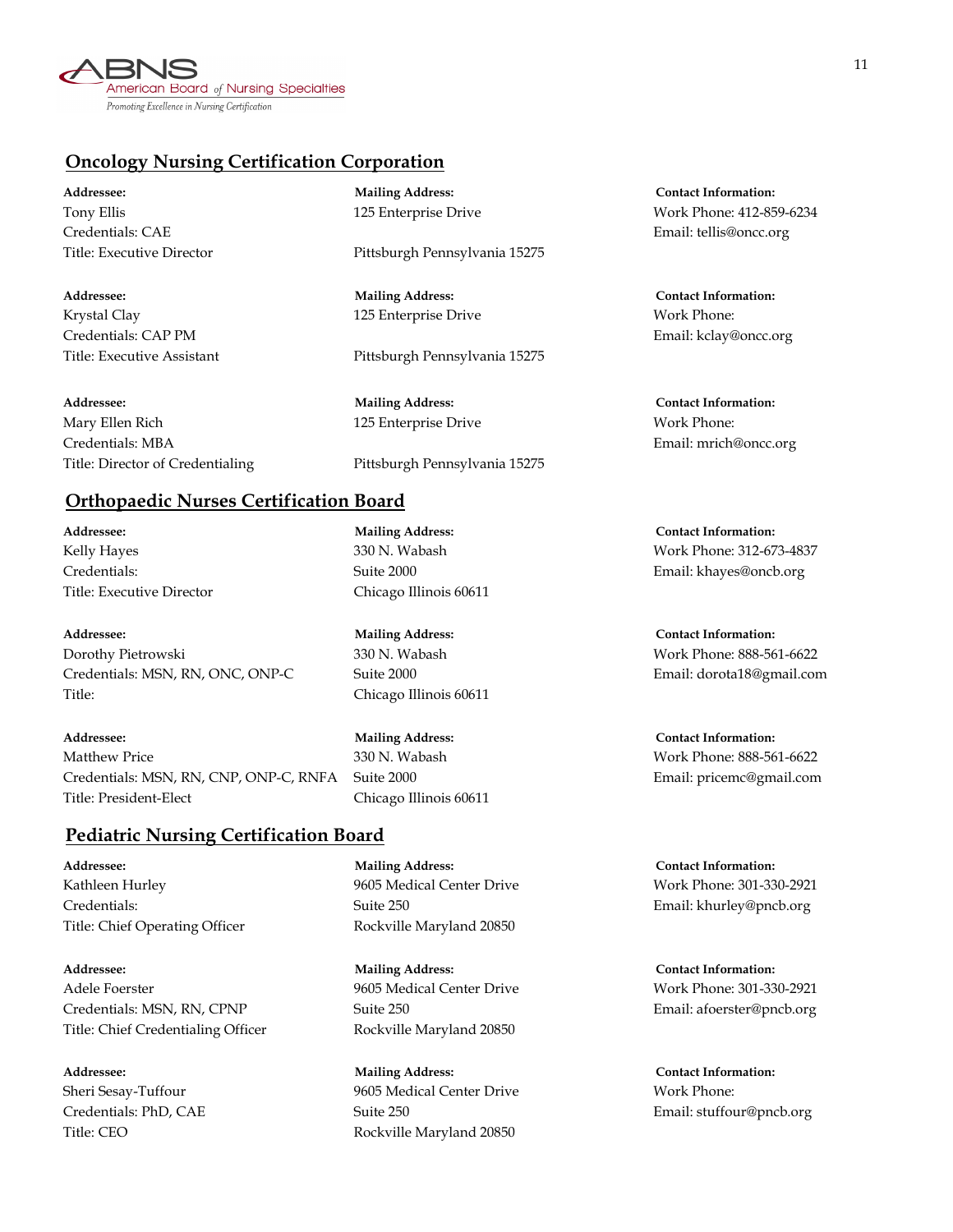

### **Radiologic Nursing Certification Board**

| Addressee:             | <b>Mailing Address:</b>     | <b>Contact Information:</b>                 |
|------------------------|-----------------------------|---------------------------------------------|
| Carin Carlson          | 550M Ritchie Highway, #271  | Work Phone: 1-888-878-RNCB (or              |
| Credentials:           |                             | Email:<br>ccarlson@certifiedradiologynurse. |
| Title: Account Manager | Severna Park Maryland 32514 |                                             |

Chris Hockenberry Work Phone: Title:

#### **Rehabilitation Nursing Certification Board**

**Addressee: Mailing Address: Contact Information:**

Title: Chicago Illinois 60631

Gayle Irvin 8735 W. Higgins Work Phone: 847.375.4804 Title: Executive Director Chicago Illinois 60631-2738

**Addressee: Mailing Address: Contact Information:** ccarlson@certifiedradiologynurse.org

**Addressee: Mailing Address: Contact Information:** Credentials: Email: piernikowski@msn.com

**Addressee: Mailing Address: Contact Information:** Alice Taylor **8735 W Higgins Rd** Work Phone: 800-229-7530 W Mork Phone: 800-229-7530 Credentials: Suite 300 Email: cert@rehabnurse.org

Credentials: MPH CAE Suite 300 Email: girvin@connect2amc.com

# **The National Certification Corporation for the Obstetric, Gynecologic and Neonatal Specialties**

**Addressee: Mailing Address: Contact Information:** Robin Bissinger **678 N.** Michigan Avenue **Work Phone:** Credentials: APRN, NNP-BC, PhD, FAAN Suite 3600 Email: rbissinger@nccnet.org Title: Chicago Illinois 60611-2832

#### **Wound Ostomy and Continence Nursing Certification Board**

**Addressee: Mailing Address: Contact Information:** Kathy Meyer 555 East Wells Street Work Phone: 414-289-8721 Credentials: Suite 1100 Email: info@wocncb.org Title: Milwaukee Wisconsin 53202

**Addressee: Mailing Address: Contact Information:** Cindy Lemek 555 E. Wells Street Suite 1100 Work Phone: 414-289-8721 Credentials: CAE #1100 Email: clemek@wocncb.org Title: Executive Director Milwaukee Wisconsin 53213